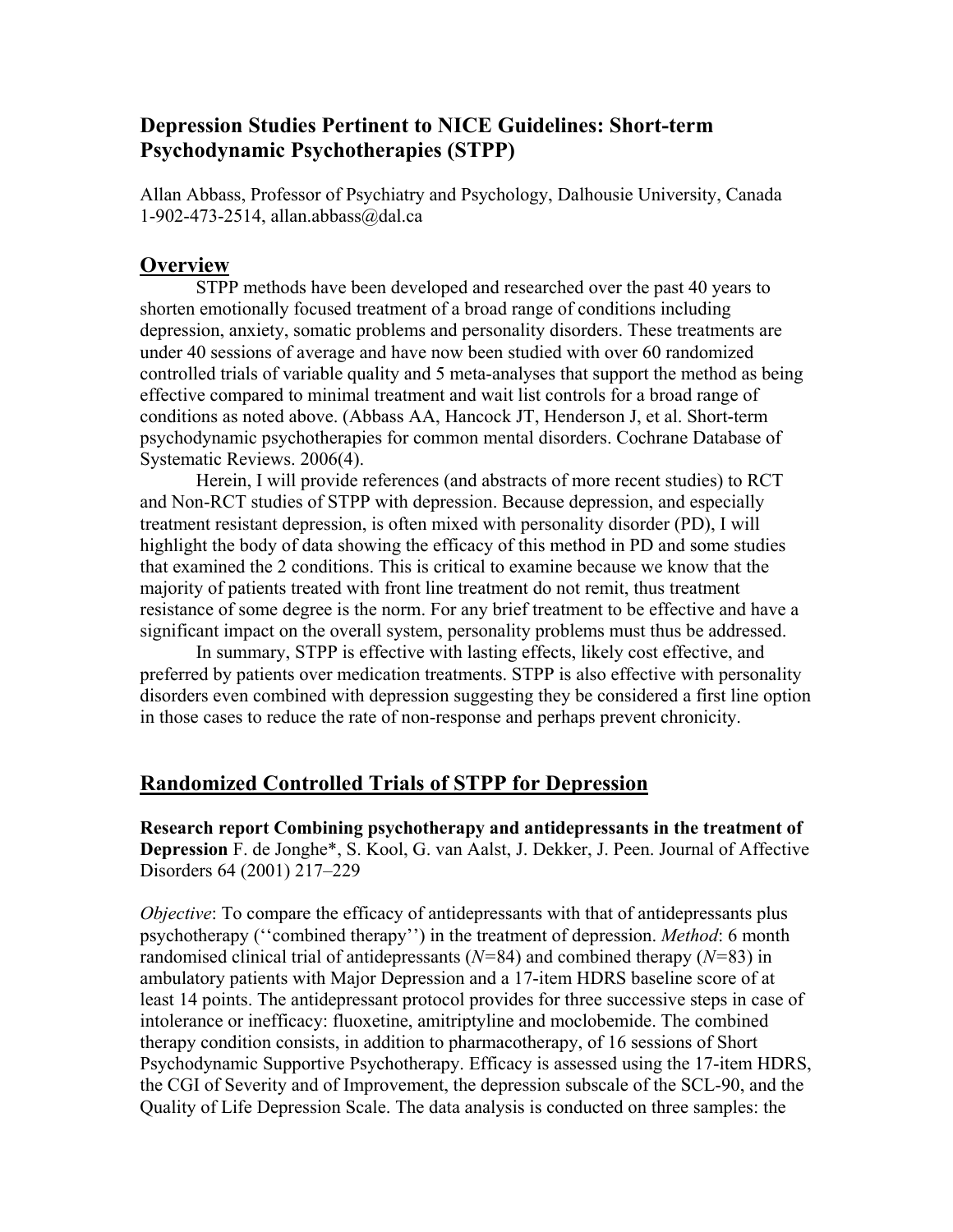intention-to-treat sample, the per protocol sample and the observed cases sample. *Results*: After randomisation, 32% of the patients refused the proposed pharmacotherapy while 13% refused the proposed combined therapy. In 24 weeks, 40% of the patients who started with the pharmacotherapy stopped medication; 22% of those receiving the combined therapy did so. The difference in success rates is statistically significant, favouring combined therapy, in 23%, 31% and 62% of the patients after 8, 16 and 24 weeks of treatment, respectively. At week 24, the mean success rate is 40.7% in the pharmacotherapy group and 59.2% in the combined therapy group. *Conclusion*: Patients found combined treatment significantly more acceptable, they were significantly less likely to drop out of combined therapy and, ultimately, significantly more likely to recover. Combined therapy is preferable to pharmacotherapy in the treatment of ambulatory patients with major depression.

### **Psychotherapy alone and combined with pharmacotherapy in the treatment of depression.** de Jonghe F, Hendricksen M, van Aalst G, Kool S, Peen V, Van R, van den Eijnden E, Dekker J. Br J Psychiatry. 2004 Jul;185:37-45

BACKGROUND: The relative efficacy of psychotherapy and combined therapy in the treatment of depression is still a matter of debate. AIMS: To investigate whether combined therapy has advantages over psychotherapy alone. METHOD: A 6-month randomised clinical trial compared Short Psychodynamic Supportive Psychotherapy  $(n=106)$  with combined therapy  $(n=85)$  in ambulatory patients with mild or moderate major depressive disorder diagnosed using DSM-IV criteria. Antidepressants were prescribed according to a protocol providing four successive steps in case of intolerance or inefficacy: venlafaxine, selective serotonin reuptake inhibitor, nortriptyline and nortriptyline plus lithium. Efficacy was assessed using the 17-item Hamilton Rating Scale for Depression, the Clinical Global Impression of Severity and of Improvement, and the depression sub-scale of the Symptom Checklist. RESULTS: The advantages of combining antidepressants with psychotherapy were equivocal. Neither the treating clinicians nor the independent observers were able to ascertain them, but the patients experienced them clearly. CONCLUSIONS: The advantages of combining antidepressants with psychotherapy are equivocal.

### **Combined Brief Dynamic Therapy and Pharmacotherapy in the Treatment of Major Depressive Disorder: A Pilot Study**

Giuseppe Maina Gianluca Rosso Chiara Crespi Filippo BogettoPsychother Psychosom 2007;76:298–305

**Background:** The relative efficacy of supplemental psychotherapy in the treatment of depression is still a matter of debate. Moreover, the superiority of brief dynamic therapy (BDT) over supportive psychotherapies is not well established. The aim of this study is to compare the efficacy of BDT added to medication with that of brief supportive psychotherapy (BSP) added to medication in the treatment of major depressive disorder. *Method:* A 12-month randomized clinical trial compared BDT ( $n = 18$ ) with BSP ( $n =$ 17) combined with antidepressants in outpatients with major depressive disorder. Both psychotherapies were added during the first 6 months of the trial; all patients continued to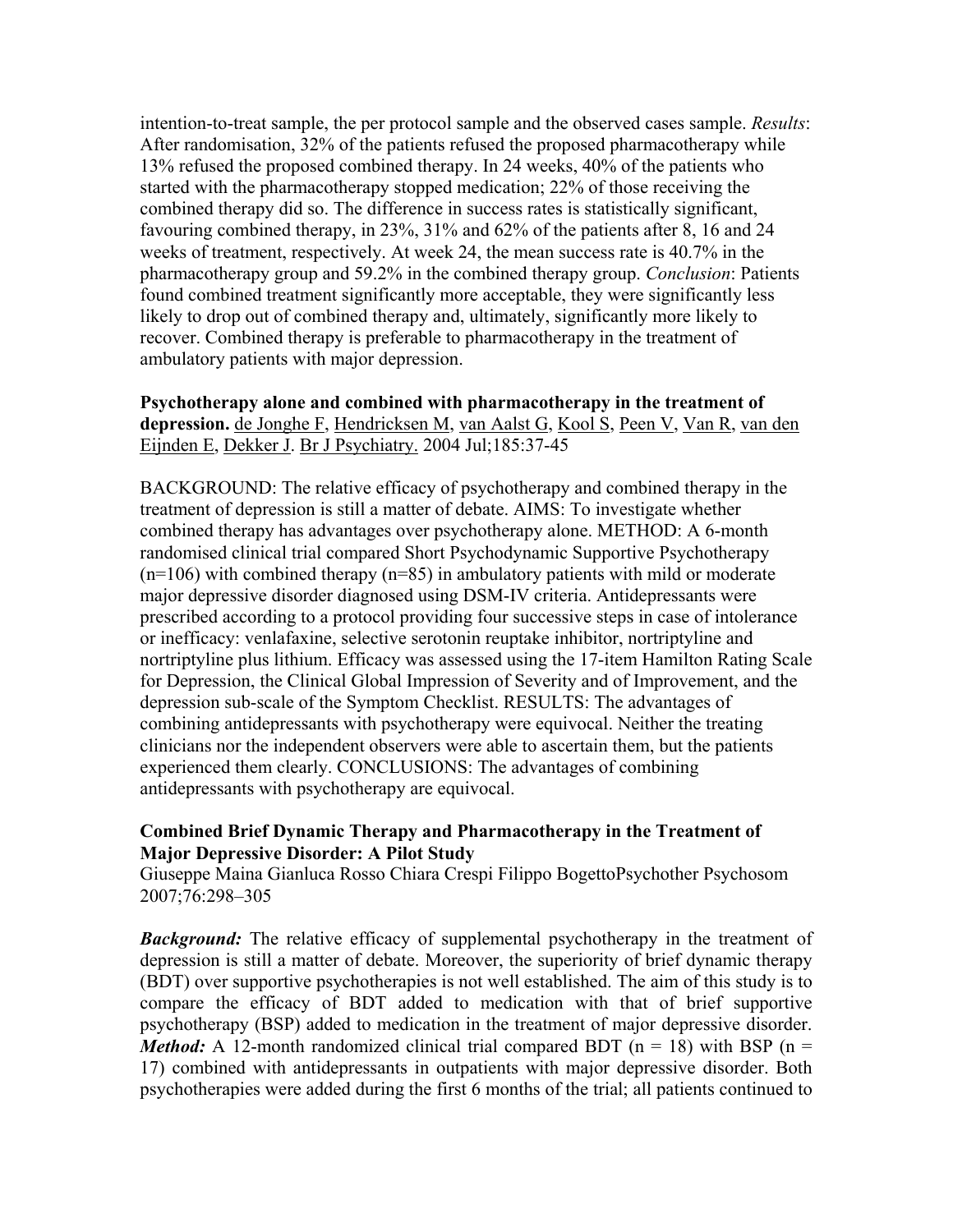be treated with only pharmacotherapy (paroxetine or citalopram) in the following 6 month continuation phase. Efficacy was assessed using the 17-item Hamilton Rating Scale for Depression (HAM-D), the Hamilton Rating Scale for Anxiety and the Clinical Global Impression (CGI). The data analysis was conducted on two samples: the perprotocol (PP) sample and the observed-cases (OC) sample. *Results:* Thirty-two patients completed the study. Although at the end of the combined therapies (T2) no differences emerged between the two treatment approaches, the group of patients treated with BDT showed a further clinical improvement at the end of the study (T3): a significant reduction in symptomatology emerged on the HAM-D (PP sample:  $F = 75.154$ ,  $p = 0.03$ ; OC sample:  $F = 67.149$ ,  $p = 0.022$ ) and on the CGI total scores (PP sample:  $F = 78.527$ , p  $= 0.016$ ; OC sample:  $F = 74.104$ ,  $p = 0.007$ ). The difference in remission rates on the HAM-D (75 vs. 12.5% at T3) is statistically significant favoring BDT. *Conclusions:*  BDT combined with antidepressants is preferable to supportive psychotherapy combined with medication in the treatment of outpatients with major depression.

### **Randomized controlled trial comparing brief dynamic and supportive therapy with waiting list condition in minor depressive disorders**. Maina G, Forner F, Bogetto F. Psychother Psychosom. 2005;74(1):43-50.

BACKGROUND: Although many evidences suggest the presence of specific therapeutic factors in brief dynamic therapy (BDT), few studies have investigated its efficacy in the treatment of depressive disorders in comparison to other psychotherapies. The aim of this study was to determine whether BDT is more effective than brief supportive psychotherapy (BSP) and waiting list condition in the treatment of minor depressive disorders. METHOD: Thirty patients with primary DSM-IV dysthymic disorder, depressive disorder not otherwise specified or adjustment disorder with depressed mood completed a randomized controlled trial with three treatment groups (BDT, BSP, waiting list condition). A 6-month follow-up was performed for patients treated with both psychotherapeutic approaches. Other psychiatric treatments were not permitted throughout the treatment period and the 6-month follow-up. Symptoms were assessed at baseline, at the end of treatment, and after 6 months of follow-up. RESULTS: Patients treated with both psychotherapeutic approaches showed a significant improvement after treatment in comparison to non-treated controls, but BDT was more effective at followup evaluation. CONCLUSIONS: BDT is a promising treatment for minor depressive disorders. This study also suggests that BDT is more effective than supportive psychotherapy in improving the long-term outcome of depressive disorders.

#### **Psychodynamic Psychotherapy and Clomipramine in the Treatment of Major Depression** Yvonne Burnand, Ph.D. Antonio Andreoli, M.D. Evelyne Kolatte, M.D. Aurora Venturini, M.D. Nicole Rosset, Ph.D. (*Psychiatric Services* 53: 585–590, 2002)

*Objective:* The authors compared a combination of clomipramine and psychodynamic psychotherapy with clomipramine alone in a randomized controlled trial among patients with major depression. *Methods:* Seventy-four patients between the ages of 20 and 65 years who were assigned to ten weeks of acute outpatient treatment for major depression were studied. Bipolar disorder, psychotic symptoms, severe substance dependence,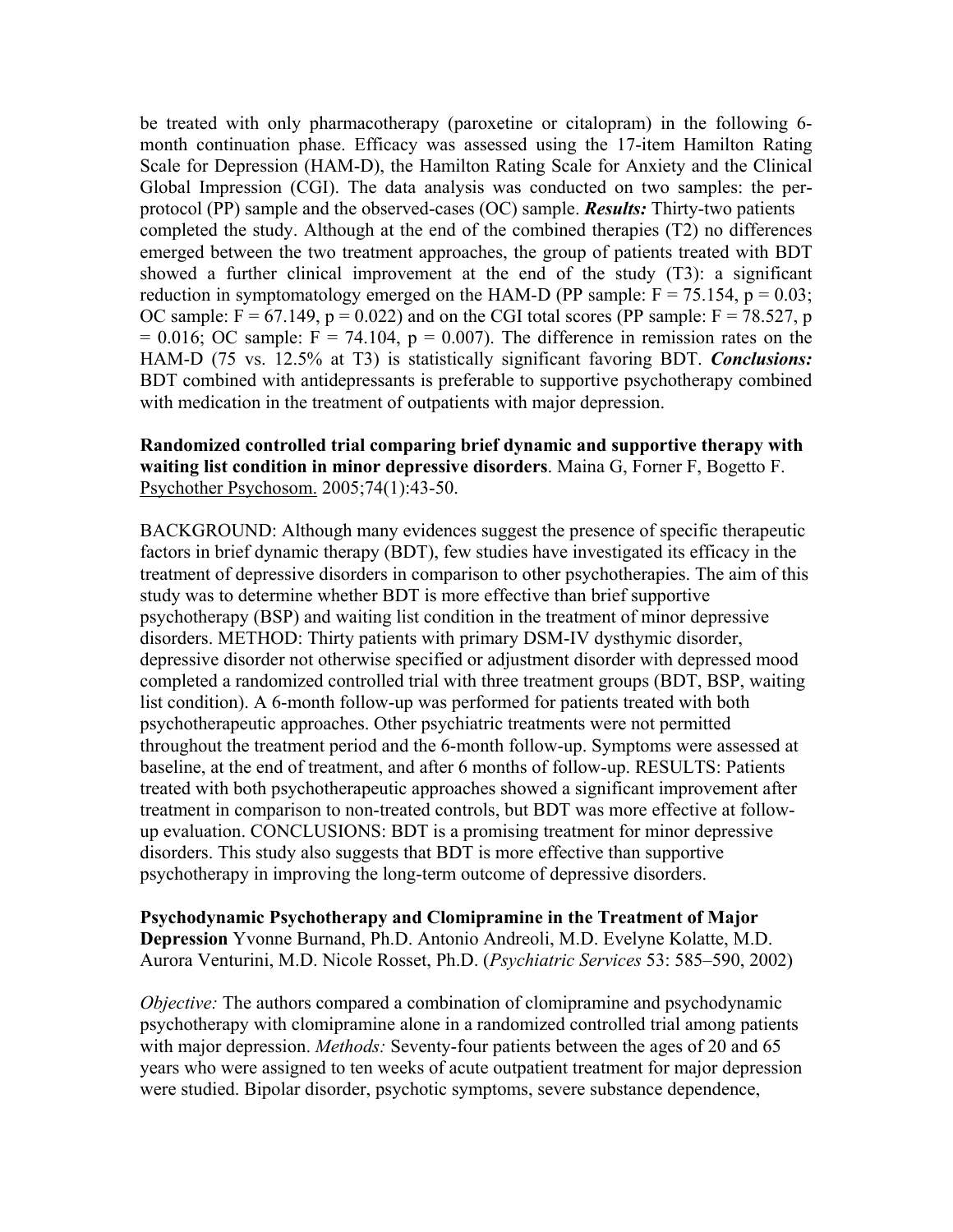organic disorder, past intolerance to clomipramine, and mental retardation were exclusion criteria. *Results:* Marked improvement was noted in both treatment groups. Combined treatment was associated with less treatment failure and better work adjustment at ten weeks and with better global functioning and lower hospitalization rates at discharge. A cost savings of \$2,311 per patient in the combined treatment group, associated with lower rates of hospitalization and fewer lost work days, exceeded the expenditures related to providing psychotherapy. *Conclusions:* Provision of supplemental psychodynamic psychotherapy to patients with major depression who are receiving antidepressant medication is cost-effective.

**Comparative Effects of cognitive-behavioral and brief psychodynamic psychotherapies for depressed family caregivers.** Gallagher-Thompson, D., & Steffen, A.M. (1994).Journal of Consulting and Clinical Psychology, 62(3), 543-549.

Clinically depressed family caregivers  $(N = 66)$  of frail, elderly relatives were randomly assigned to 20 sessions of either cognitive-behavioral (CB) or brief psychodynamic (PD) individual psychotherapy. At posttreatment, 71% of the caregivers were no longer clinically depressed according to research diagnostic criteria (RDC), with no differences found between the 2 outpatient treatments. The results suggested therapy specificity; there was an interaction between treatment modality and length of caregiving on symptom-oriented measures. Clients who had been caregivers for a shorter period showed improvement in the PD condition, whereas those who had been caregivers for at least 44 months improved with CB therapy. These findings suggest that patient-specific variables should be considered when choosing treatment for clinically depressed family caregivers.

**Effects of treatment duration and severity of depression on the effectiveness of cognitive-behavioral and psychodynamic-interpersonal psychotherapy**. Shapiro, D.A., Barkham, M., Rees, A., Hardy, G.E., Reynolds, S., & Startup, M. (1994) Journal of Consulting and Clinical Psychology, 62(2), 522-534.

A total of 117 depressed clients, stratified for severity, completed 8 or 16 sessions of manualized treatment, either cognitive-behavioral psychotherapy (CB) or psychodynamic-interpersonal psychotherapy (PI). Each of 5 clinician-investigators treated clients in all 4 treatment conditions. On most measures, CB and PI were equally effective, irrespective of the severity of depression or the duration of treatment. However, there was evidence of some advantage to CB on the Beck Depression Inventory (Beck, Ward, Mendelson, Mock, & Erbaugh, 1961). There was no evidence that CB's effects were more rapid than those of PI, nor did the effects of each treatment method vary according to the severity of depression. There was no overall advantage to 16-session treatment over 8-session treatment. However, those presenting with relatively severe depression improved substantially more after 16 than after 8 sessions.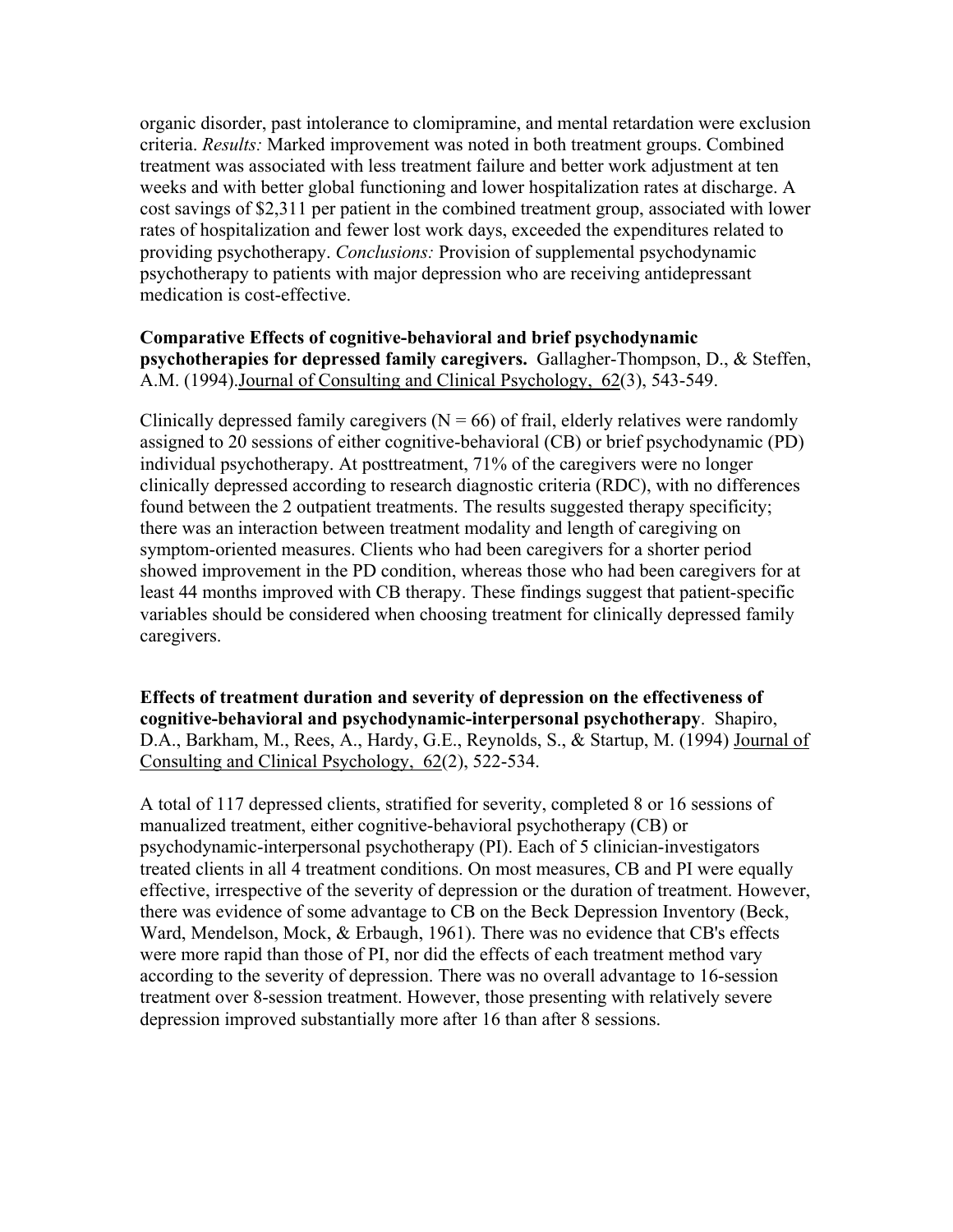# **RCT's of STPP for both Personality Disorder and Depression**

**Efficacy of combined therapy and pharmacotherapy for depressed patients with or without personality disorders.** Kool S**,** Dekker J**,** Duijsens IJ**,** de Jonghe F**,** Puite B**.** Harv Rev Psychiatry. 2003 May-Jun;11(3):133-41.

In general, depressed patients with personality pathology--Axis II disorders--respond less well or less quickly to the various kinds of individual treatment that are available, whether pharmacotherapy, psychotherapy, or both combined. This article sets forth the results of a six-month, randomized clinical trial of antidepressants and combined therapy in ambulatory patients with major depression and a baseline score of at least 14 on the 17-item Hamilton Rating Scale for Depression (HAM-D-17). The presence or absence of Axis II pathology was determined on the basis of a self-report version of the International Personality Disorder Examination. The study's antidepressant protocol provided for three successive steps in case of intolerance or inefficacy: fluoxetine, amitriptyline, and moclobemide. In addition to pharmacotherapy, the combined-therapy condition included 16 sessions of Short Psychodynamic Supportive Psychotherapy. Efficacy of the therapy provided was assessed using the HAM-D-17 and also other instruments. According to the results in secondary analyses, it emerged that combined therapy was more effective than pharmacotherapy for depressed patients with personality disorders. Combined therapy was not more effective than pharmacotherapy alone for depressed patients without personality disorders. It is recommended that depressed patients with comorbid personality pathology should be treated with combined therapy, with the focus of psychotherapy being not on the patient's symptoms and complaints, but on all aspects of the patient's actual relationships.

**Impact of Cluster C Personality Disorders on Outcomes of Contrasting Brief Psychotherapies for Depression** Hardy, G.E., Barkham, M., Shapiro, D.A., Stiles, W.B., Rees, A., & Reynolds, S. Journal of Consulting and Clinical Psychology, 1995; 63 (6) 997-1004.

Twenty-seven of 114 depressed clients, stratified for severity of depression, obtained a Diagnostic and Statistical Manual of Mental Disorders (3rd ed.; DSM-III; American Psychiatric Association, 1980) diagnosis of Cluster C personality disorder--that is, avoidant, obsessive-compulsive or dependent personality disorder (PD clients)--whereas the remaining 87 did not (non-personality-disorder [NPD] clients). All clients completed either 8 or 16 sessions of cognitive-behavioral (CB) or psychodynamic-interpersonal (PI) psychotherapy. On most measures, PD clients began with more severe symptomatology than NPD clients. Among those who received PI therapy, PD clients maintained this difference posttreatment and at 1-year follow-up. Among those who received CB therapy, posttreatment differences between PD and NPD groups were not significant. Treatment length did not influence outcome for PD clients. PD clients whose depression was also relatively severe showed significantly less improvement after treatment than either PD clients with less severe depression or NPD clients.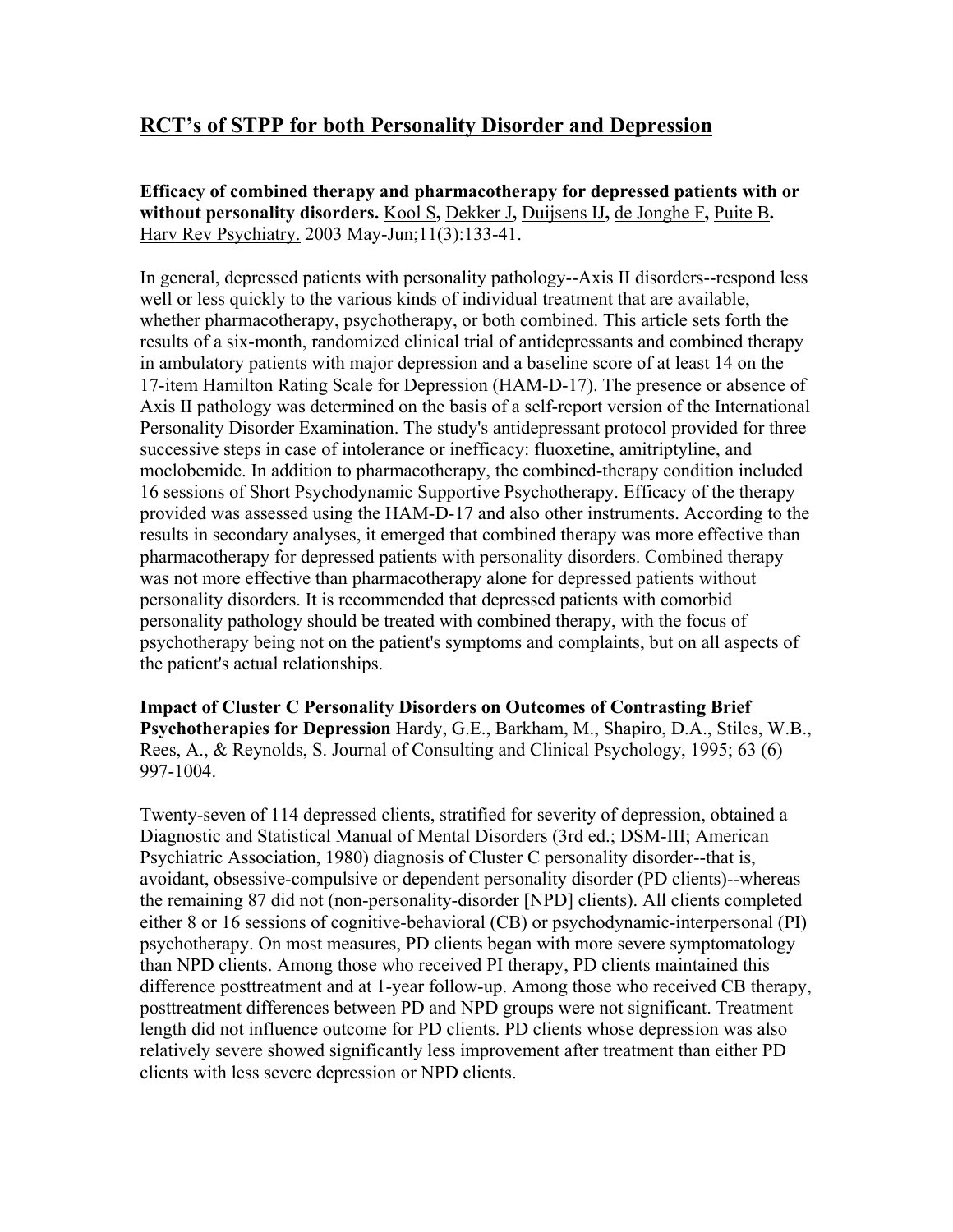# **Non RCT studies of STPP for Depression**

**Short-term psychodynamic psychotherapy for depression: an examination of statistical, clinically significant, and technique-specific change.** J Nerv Ment Dis. 2003 Jun;191(6):349-57. Hilsenroth MJ, Ackerman SJ, Blagys MD, Baity MR, Mooney MA.

 This study investigates the effectiveness of short-term psychodynamic psychotherapy (STPP) for depression in a naturalistic setting utilizing a hybrid effectiveness/efficacy treatment research model. Twenty-one patients were assessed pre- and post-treatment through clinician ratings and patient self-report on scales representing specific DSM-IV depressive, global symptomatology, relational, social, and occupational functioning. Treatment credibility, fidelity, and satisfaction were examined, all of which were found to be high. All areas of functioning assessed exhibited significant and positive changes. These adaptive changes in functioning demonstrated large statistical effects. Likewise, changes in depressive symptoms evaluated at the patient level utilizing clinical significance methodology were found to be high. A significant direct process/outcome link between STPP therapist techniques and changes in depressive symptoms was observed. Alternative treatment interventions within STPP were evaluated in relation to subsequent improvements in depression and were found to be nonsignificant. The present results demonstrate that robust statistical and clinically significant improvement can occur in a naturalistic/hybrid model of outpatient STPP for depression.

### **INTENSIVE SHORT-TERM DYNAMIC PSYCHOTHERAPY OF TREATMENT-RESISTANT DEPRESSION:A PILOT STUDY Allan Abbass, M.D., F.R.C.P.C. Depression and Anxiety 23:449–452, 2006.**

This pilot study examined the effectiveness of Intensive Short-term Dynamic Psychotherapy (ISTDP) in treatment-resistant depression (TRD). Ten patients with TRD were provided a course of ISTDP. Clinician and patient symptom and interpersonal measures were completed every 4 weeks, at termination, and in follow-up. Medication, disability, and hospital costs were compared before and after treatment. After an average of 13.6 sessions of therapy, all mean measures reached the normal range, with effect sizes ranging from 0.87 to 3.3. Gains were maintained in follow-up assessments. Treatment costs were offset by cost reductions elsewhere in the system. This open study suggests that ISTDP may be effective with this challenging patient group. A randomized, controlled trial and qualitative research are warranted to evaluate this treatment further and to examine its possible therapeutic elements.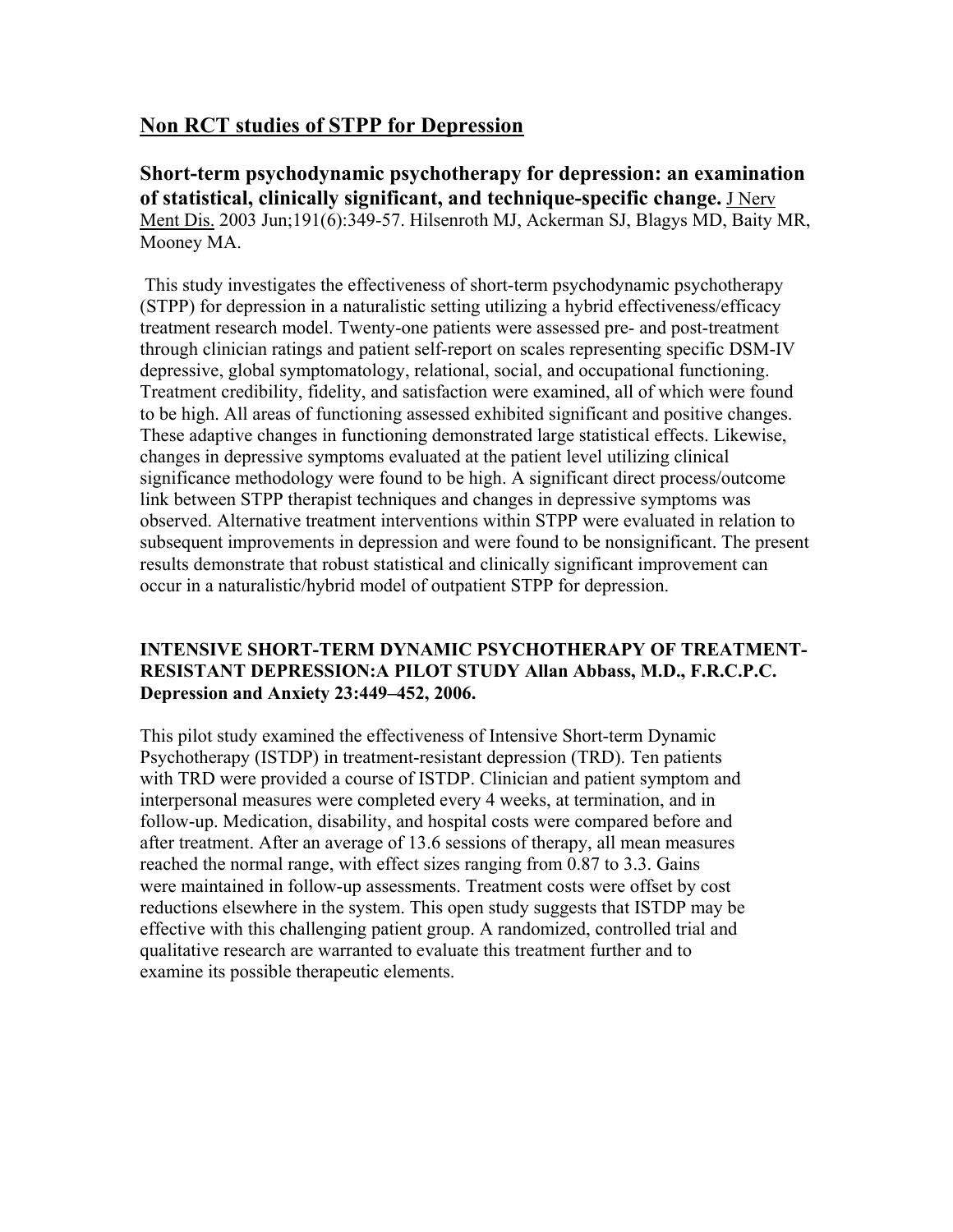# **RCT's of STPP for Personality Disorders**

**TABLE From Evidence-based Psychodynamic Therapy with Personality Disorders Stanley B. Messer and Allan A. Abbass In Press. J. Magnavita (Ed.).** *Evidence-based Treatment of Personality Dysfunction: Principles, Methods and Processes***. Washington, DC: American Psychological Association Press.** 

| <b>Study</b>                | <b>PD Diagnosis</b> | <b>SCL-90,</b>     | <b>IIP ES</b> | <b>GAF ES</b> |
|-----------------------------|---------------------|--------------------|---------------|---------------|
|                             |                     | <b>BSI, or GSI</b> |               |               |
|                             |                     | ES                 |               |               |
| Winston et al, 1991, 1994   | Cluster A, B and C  | 0.70               |               |               |
| Hardy et al, 1995           | Cluster C,          | 0.58               | 1.13          |               |
|                             | <b>Depression</b>   |                    |               |               |
| Hellerstein et al, 1998     | Cluster B and C     | 0.31               | 0.27          |               |
| <b>Munroe-Blum et, 1999</b> | <b>Borderline</b>   | 1.00               |               |               |
| Svartberg et al, 2004       | <b>Cluster C</b>    | 0.94               | 1.05          |               |
| Vinnars et al, 2005         | Cluster A, B and C  | 0.72               |               | 0.64          |
| Muran et al, 2005           | Cluster C, NOS      | $-0.17$            | 0.30          | 0.67          |
| Abbass et al, in press      | Cluster A, B and C  | 1.62               | 1.27          | 2.68          |
| <b>Mean ES (SD)</b>         |                     | 0.80(0.44)         | 0.89(0.57)    | 1.63(1.12)    |

**Note many of these patients had PD with comorbid depression, dysthymic disorder or both. Our article (Abbass, in press 2008) is an example and over ½ of patients had depression and nearly ½ had dysthymic disorder (appended).** 

Abbass A., Sheldon A., Gyra J., Kalpin A. (in press). Intensive Short-term Dynamic Psychotherapy for DSM IV personality disorders: A randomized controlled trial. Journal of Nervous and Mental Disease.

Hardy, G. E., Barkham, M., Shapiro, D. A., Stiles, W. B., Rees, A., Reynolds, S. (1995). Impact of Cluster C personality disorders on outcomes of contrasting brief psychotherapies for depression. *Journal of Consulting & Clinical Psychology*, *63*, 997-1004.

Hellerstein, D. J., Rosenthal, R. N., Pinsker, H., Samstag, L. W., Muran, J. C. & Winston, A. (1998). A randomized prospective study comparing supportive and dynamic therapies. *Journal of Psychotherapy Practice and Research*, *7*, 261-271.

Munroe-Blum, H. & Marziali, E. (1995). A controlled trial of short-term group treatment for borderline personality disorder. *Journal of Personality Disorders*, *9*, 190-198.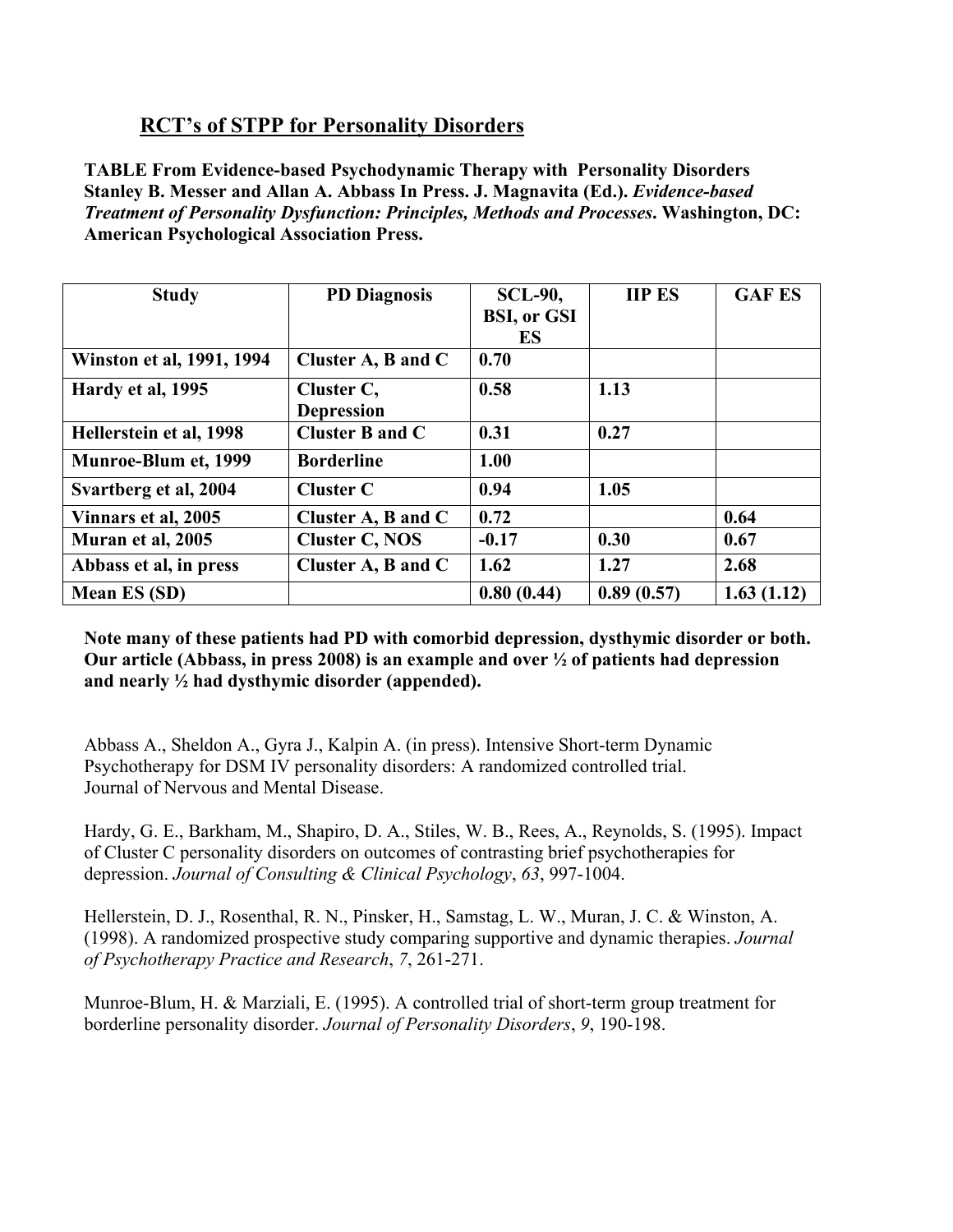Muran, J. C., Safran, J. D., Samstag, L. W. & Winston, A. (2005). Evaluating an alliancefocused treatment for personality disorders. *Psychotherapy: Theory, Research, Practice, Training*, *42*, 532-545.

Svartberg, M., Stiles, T. C. & Seltzer, M. H. (2004). Randomized, controlled trial of the effectiveness of short-term dynamic psychotherapy and cognitive therapy for Cluster C personality disorders. *American Journal of Psychology*, *161*, 810-817.

Vinnars, B., Barber, J. P., Noren, K., Gallop, R. & Weinryb, R. M. (2005). Manualized supportive-expressive psychotherapy versus nonmanualized community-delivered psychodynamic therapy for patients with personality disorders: Bridging efficacy and effectiveness. *American Journal of Psychiatry*, *162*, 1933-1940.

Winston, A., Pollack, J., McCullough, L., Flegenheimer, W., Kestenbaum, R., & Trujillo, M. (1991). Brief psychotherapy of personality disorders. Journal of Nervous and Mental Disease, 179(4), 188-193.

Winston, A., Laikin, M., Pollack, J., Samstag, L. W., McCullough, L. & Muran, J. C. (February 1994). Short-term psychotherapy of personality disorders. *American Journal of Psychiatry*, *151*, 190-194.

## **Other STPP Studies: Note some are old and did not have well defined or current STPP methods.**